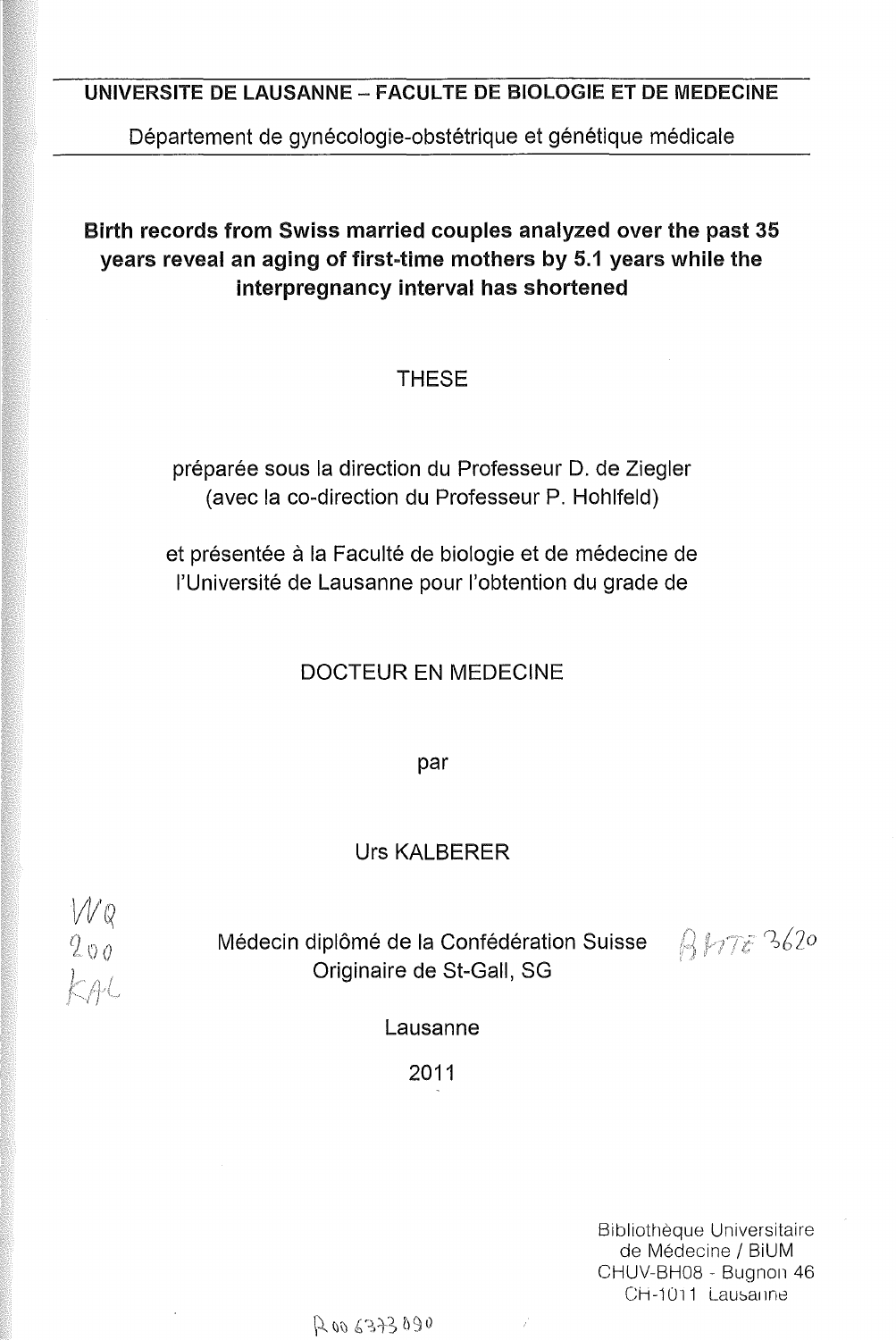. 1 Université de Lausanne Faculté de biologie et de médecine

*Ecole Doctorale Doctorat en médecine* 

**Imprimatur** 

*Vu le rapport présenté par le jury d* <sup>1</sup> *exmnen, composé de* 

| Directeur de thèse                 | Monsieur le Professeur Dominique De Ziegler                   |
|------------------------------------|---------------------------------------------------------------|
|                                    | Co-Directeur de thèse Monsieur le Professeur Patrick Hohlfeld |
| Expert                             | Madame le Professeur Brigitte Santos-Eggimann                 |
| Directrice de l'Ecole<br>doctorale | Madame le Professeur Stephanie Clarke                         |

*la Commission MD de l'Ecole doctorale autorise l* 1 *inzpression de la thèse de* 

# *Monsieur Urs Kalberer*

## *intitulée*

*Birth records from Swiss married couples analyzed over the past* 35 *years reveal an aging of first-time mothers by 5.1 years while the interpregnancy interval has shortened* 

*Lausanne, le* 30 *novembre* 2011

*pour Le Doyen de la Faculté de Biologie et de Médecine* 

Called

*Madame le Professeur Stephanie Directrice de !'Ecole doctorale*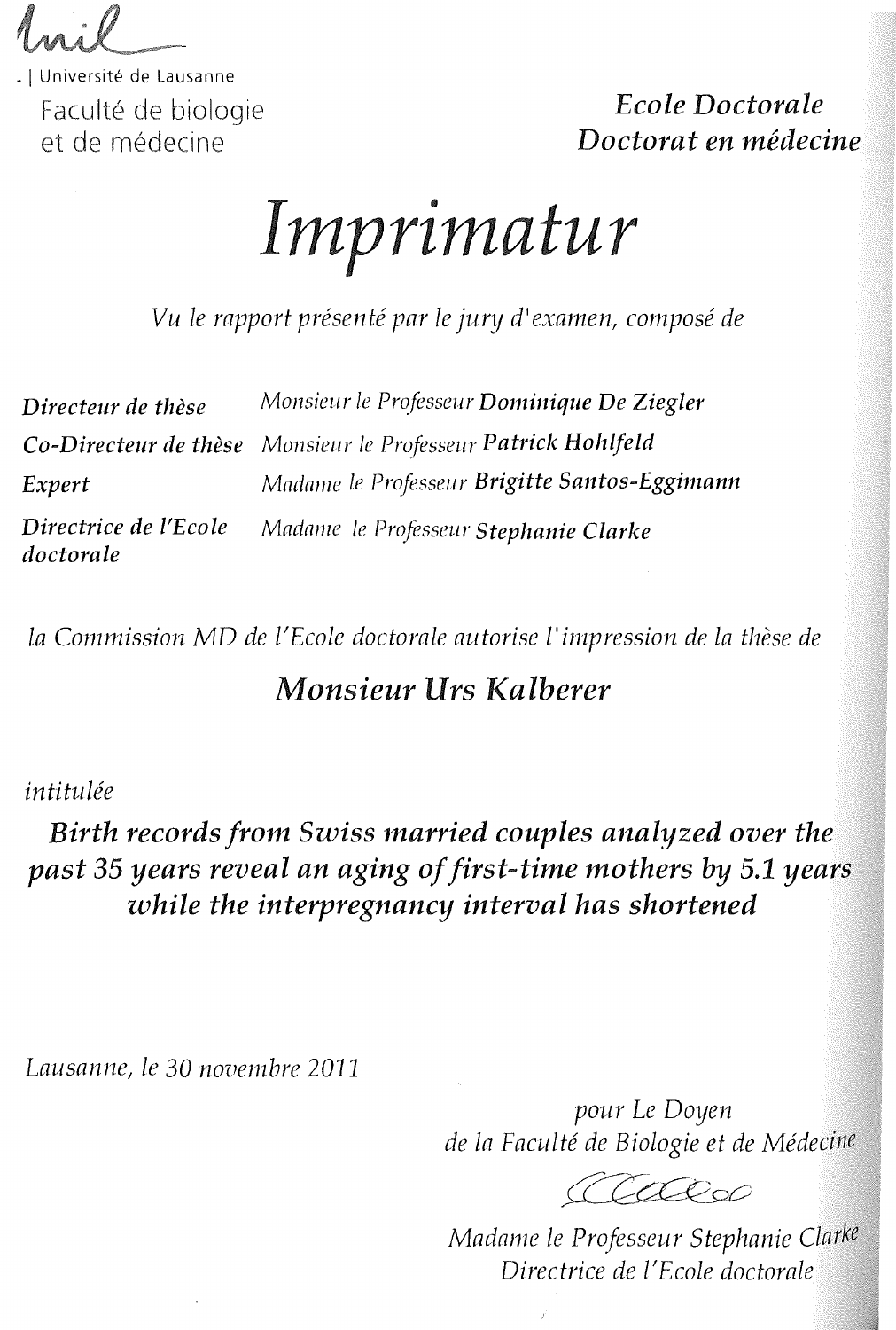# Résumé

Introduction : Le travail de thèse est un article publié dans le journal « Fertility & Sterility » s'intitulant « Birth records from Swiss married couples analyzed over the past 35 years reveal an aging of first-time mothers by 5.1 years while the interpregnancy interval has shortened ».

Méthodes : Les données concernant l'âge auquel les femmes mariées donnaient naissance ont été obtenues de l'Office fédéral de la statistique. Nous avons examiné la période allant de 1969 à 2006. Cet intervalle de temps choisi nous a permis de prendre en considération un total de 2'716'370 naissances. L'âge moyen des parturientes à la naissance de leur 1<sup>er</sup>, 2<sup>ème</sup> et 3<sup>ème</sup> enfant a été calculé pour chaque année à l'aide du logiciel Excel. Grâce à ces données on a pu obtenir les intervalles inter-gestationnels théoriques entre le 1<sup>er</sup> et 2<sup>ème</sup> enfant, ainsi qu'entre le 2<sup>ème</sup> et 3<sup>ème</sup> enfant.

Résultats : Nous pouvons constater que l'intervalle inter-gestationnel théorique entre la première et la deuxième grossesse était de 23.2 mois en 1969 et passait à 13.0 mois en 2006. L'intervalle compris entre la deuxième et la troisième grossesse passait de 22.4 mois en 1969 à 7.9 mois en 2006. Notre analyse suggère donc que c'est le facteur social qui exerce un effet plus important que le facteur biologique sur les intervalles inter-gestationnels, car ces intervalles diminuaient malgré l'augmentation de l'âge des mères à la naissance.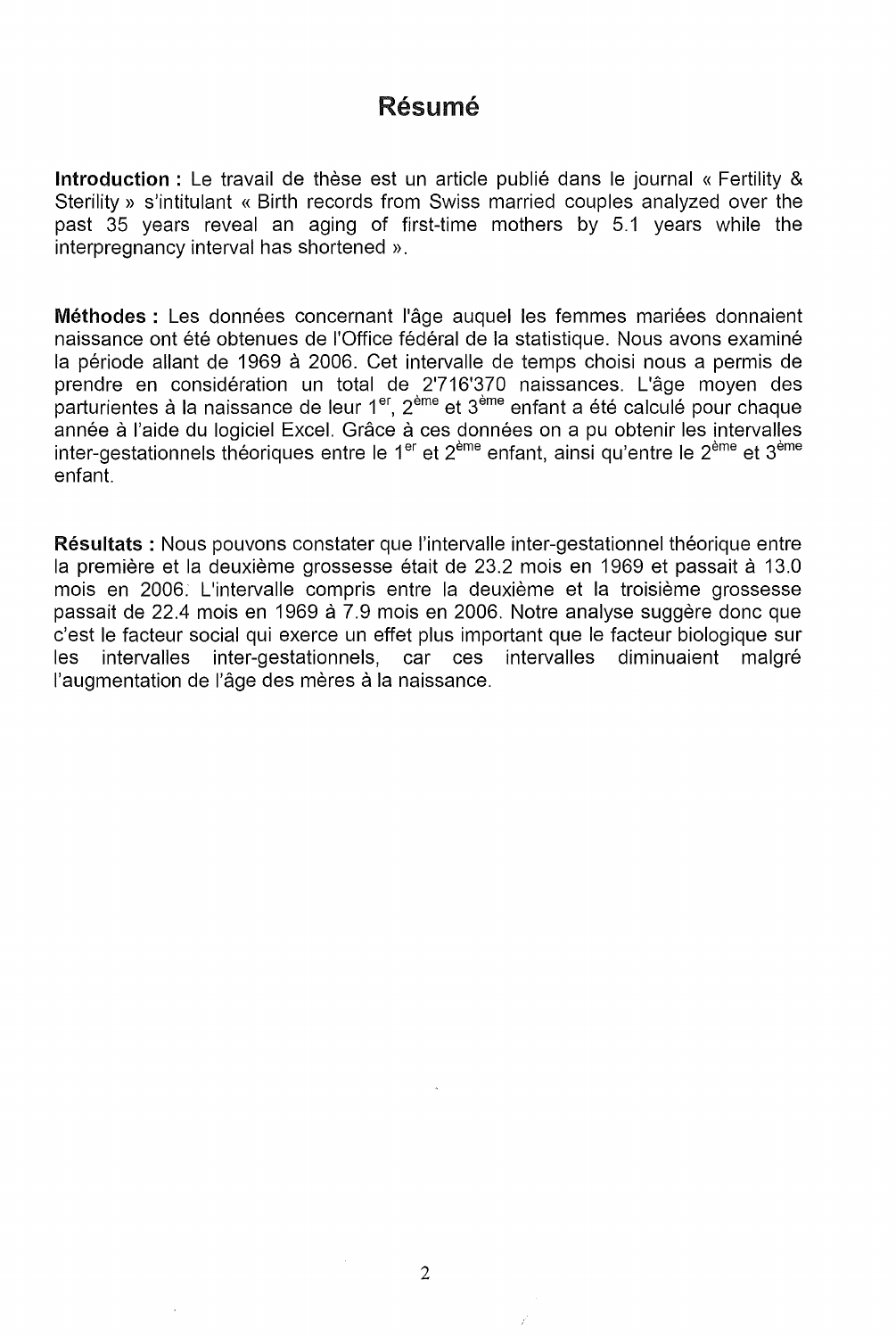# Birth records from Swiss married couples analyzed over the past 35 years reveal an aging of first-time mothers by 5.1 years while the interpregnancy interval has shortened

Although the general trend for delaying childbearing is generally viewed as causing infertility, its consequences on the intcrpregnancy interval have bcen unknown. A study of birth records for Swiss married women from 1969 to 2006 revealed that the woman's age at first birth has increased from 25.0 to 30.1 years, whereas calculated theoretical interpregnancy intervals after the first and second child decreased from 23.2 to 13 and from 22.4 to 7.9 months, respectively. (Fertil Steril® 2009;92:2072-3. ©2009 by American Society for Reproductive Medicine.)

Key Words: Aging, delaying childbearing, fertile couples, intcrpregnancy interval

Over the last 3 decades, a general trend for delaying childbearing has been observed in all industrialized countries (1), which is gencrally viewed as a possible cause of infertility (2). The consequenccs that this trend may have on the interpregnancy interval (IPI) have been far less clear, however. As women are having their first child later in life, we reckon that two primary factors stand to cxert opposite effects on the first-to-second and the second-to-third birth intervals. [1] An age-related decrease in fecundity could increase the between-child intcrval, as time to conception might lengthen. 121 Conversely, delaying the first birth is likely to increase the urge for a new conception as time for completing the family project dwindles (3), which will tend to shorten the betwecn-births interval.

To dctcrmine which of thesc two factors prevails in practice, we analyzcd the trend seen in women's ages at the first, second, and third births from the birth records of marricd couples in Switzerland from 1969 to 2006 (35 years) (4). Limiting the search to mar-

Urs Kalberer, M.D.<sup>a</sup>

David Baud, M.D., Ph.D."

Arnaud Fontanet, M.D., Ph.D.<sup>b</sup>

Patrick Hohlfeld, M.D.<sup>a</sup>

Dominique de Ziegler, M.D.<sup>a,c</sup>

- <sup>*a*</sup> Department of Obstetrics and Gynecology, University *Hospital of Lausanne, Maternity, CHUV, Lausanne, S1Fitzerland*
- <sup>*b*</sup> Emerging Diseases Epidemiology Unit, Institut Pasteur de *Paris, Paris, France*
- $c$  *Department of Obstetrics and Gynecology II, GHU Cochin St.* Vincent de Paul, Université Paris Descartes, Paris, France

Received February 10, 2009; revised May 7, 2009; accepted May 22, 2009; published online July 15, 2009.

U.K. has nothing to disclose. D.B. has nothing to disclose. A.F. has nothing to disclose. P.H. has nothing to disclose. D.D. has nothing to disclose.

Reprint requests: Dominique de Ziegler, M.D., Professor and Head, Reproductive Endocrine and lnfertility, Department of Obstetrics and Gynecology li, Hôpital Cochin-St Vincent de Paul, 82 Bd Denfert-Rocherau, 75014 Paris, France (FAX: 41-22-382-4313; E-mail: ddeziegler@orange.fr).

ried couples minimizcd the possibility of confounding effects from incidental events such as separations and divorces.

Birth records were obtained from the Swiss Federal Office of Statistics (4), which provides publicly available data. A total of 2,716,370 births from married women were included. The mean age of the women at the birth of their first, second, and third child was computed yearly between 1969 and 2006. For each time point, theoretical IPI data-defined as the lapsed time between past birth and new conception—were extrapolated from the women's ages at the deliveries of their first, second, and third children, accounting for a mcan gestation time of 9 months.

For the purposes of information, the trend observed in the percentage of births occurring in married couples over the total number of births and the crude birth rate, expressed as the number of births per 1000 inhabitants, were provided for the observation period. The statistical significance of the longitudinal changes in age at birth and IPis werc asscssed using a nonparametric test for trends (Cuzick). Percentages and  $P$  values were calculated using STATA 9.0 (College Station, TX).

As illustrated in Figure 1 A, the age of Swiss married women at the birth of their first child increased from 25.0 years in 1969 to 30.1 years in 2006 ( $P < .001$ ). The actual number of births of first, second, and third children were of 41,495, 32,626, and 14,158 per year, respectively, at the onset of the observation period in 1969. During the observation period, these numbers progressively decreased by 29%, 28%, and 49%, respectivcly, to 29,477, 22,322, and 7192 births of first, second, and third children in 2006. This reflected a decline in the crude birth rate from 16.0 per 1000 to 9.9 per 1000 inhabitants/year (P<.001). Theoretical IPis are depicted in Figure 1 B. From these calculations, the theoretical IPI decreased by 32% and 46%, respcctively, after the first and second children during the observation period  $(P<.001)$ . In 1969, theoretical IPIs were of 23.2 and 22.4 months after the first and second children, respectively, whereas in 2006 these numbers dropped to 13 and 7.9 months, respectively.

Our analysis of birth records in Swiss married couples between 1969 and 2006 confirmed the significant aging of first-time mothers that has been observed in all industrialized countries over the last 3 decades (2). In the studied population, this phenomenon was

**Farth** Fertility and Sterility® Vol. 92, No. 6, December 2009

Copyright ©2009 American Society for Reproductive Medicine, Published by Elsevier lnc.

0015-0282/09/\$36.00 doi:10.1016/j.fertnstert.2009.05.078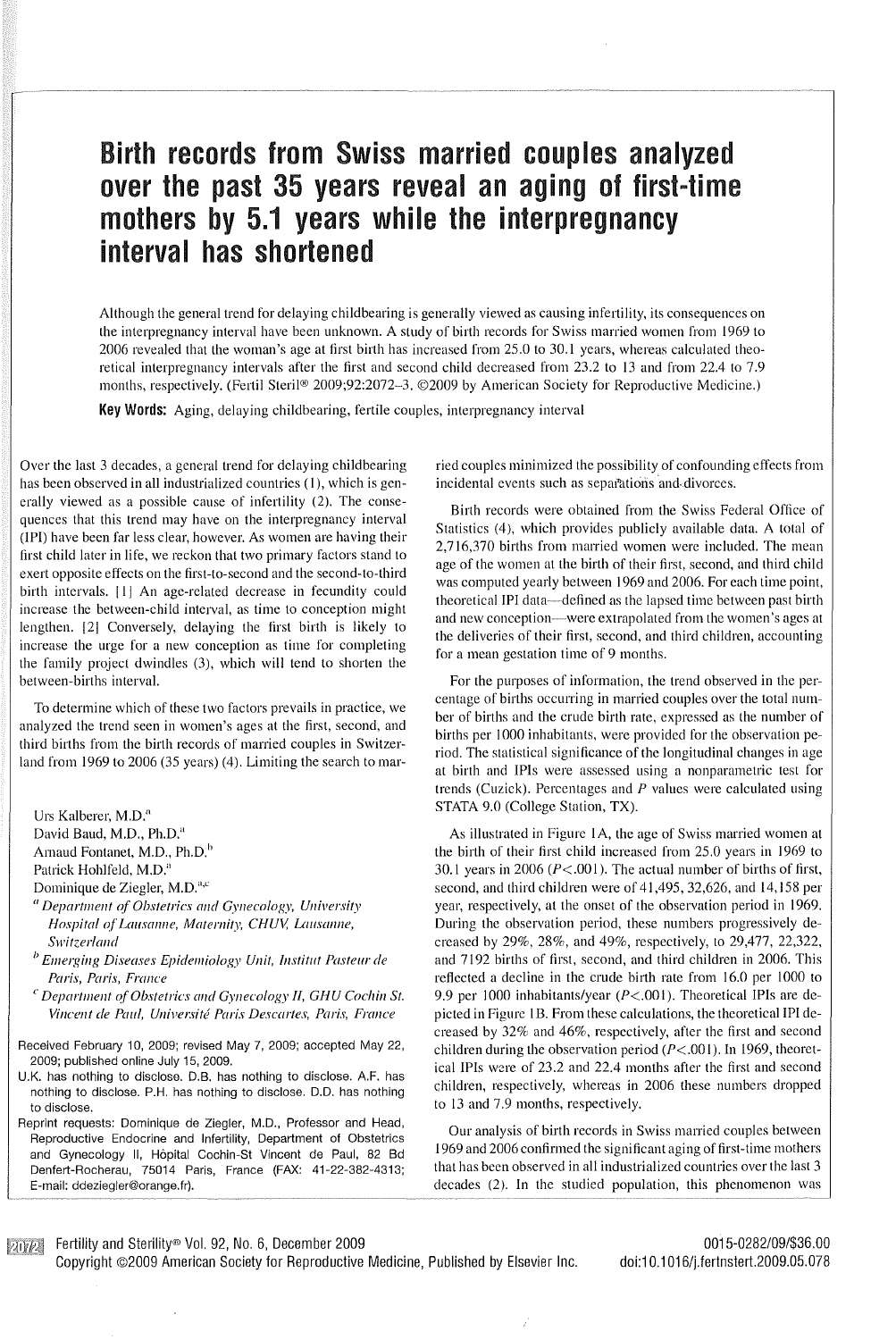#### **FIGURE 1**

(A) Maternal age at birth of first, second, and third child from 1969 to 2006. **(B)** Theoretical interpregnancy interval (IPI) after first and second child from 1969 to 2006.



associated with a parallel shortening of the mean theoretical IPI after the first and second child-computed from women's ages at first, second, and third births-by 32% and 46%, respectively  $(P<.001)$ .

Our birth record analysis suggests thereforc that the postponement of first-time birth observed between 1969 and 2006 was actually associated with a shortening of IPI. This indicates that the increased urge of completing the family project as a result of delaying ehildbearing has more impact on maternai age at second and third births than any possible lengthening of conception time as a result of decreased fecundity.

Our data are in line with the observations of Nabukera et al. (5), whose population-based study observed shorter !Pls of 25.3 months for mothers in whom the first birth took place between the ages of 30 to 34 years, as compared with 30.7 months for first-time mothers aged 20 to 29 years (5).

One limitation of our study was that our analysis, based on a national registry of birth records, computed theoretical IPIs that were means of the population, not individual IPis. Actual IPis might actually be different, as at any given time point the mothers who delivered their second and third child may have had their first birth at an earlier age than predicted by the mean age of first births at that particular time. An other limitation is that our computation of IPI accounted for a theoretical gestational time of 9 months, but some pregnancies might have been shorter. However, considering the relatively large numbers involved, it can be assumed that these data adequately represent a trend.

Our analysis of birth data in Swiss married couples suggests that delaying child bearing is associated with a shortening of IPis after the second and third child. Medical personnel should be aware of this little-publicized consequence of delaying childbearing so that they can provide appropriate counseling to women who have recently delivered and are considering more pregnancies, because too-short IPIs may adversely affect maternal and neonatal outcome (6).

#### **REFERENCES**

- 1. Schwartz D, Mayaux MJ. Female fecundity as a func**tion of age: rcsults of artificial insemination in 2193 nulliparous womcn with azoospermie husbands. Fed**eration CECOS. N Engl J Med 1982;306:404-6.
- 2. Rowe T. Fertility and a woman's age. J Rcprod Med 2006;5I:157-63.
- 3. Rao KV, Balakrishnan TR. Timing of first birth and **second birth spacing in Canada. J Biosoc Sei**  1989;2 l :293-300.
- 4. Swiss Federal Statistical Office Swiss Statistics Web site. Available at http://www.bfs.admin.ch/bfs/portal/ en/index.html. Accessed June 6. 2009.
- 5. Nabukera SK, Wingate MS. Salihu HM, Owen J, Swaminathan S, Alexander GR, Kirby RS. Pregnancy spacing among women delaying initiation of childbearing. Arch Gynecol Obstet 2008;279:677-84.
- 6. Conde-Agudelo A, Rosas-Bermudcz A. Kafüry· **Goeta AC. Birth spacing and risk of adverse perinatnl**  outcomes: a meta-analysis. JAMA 2006;295:1809--23.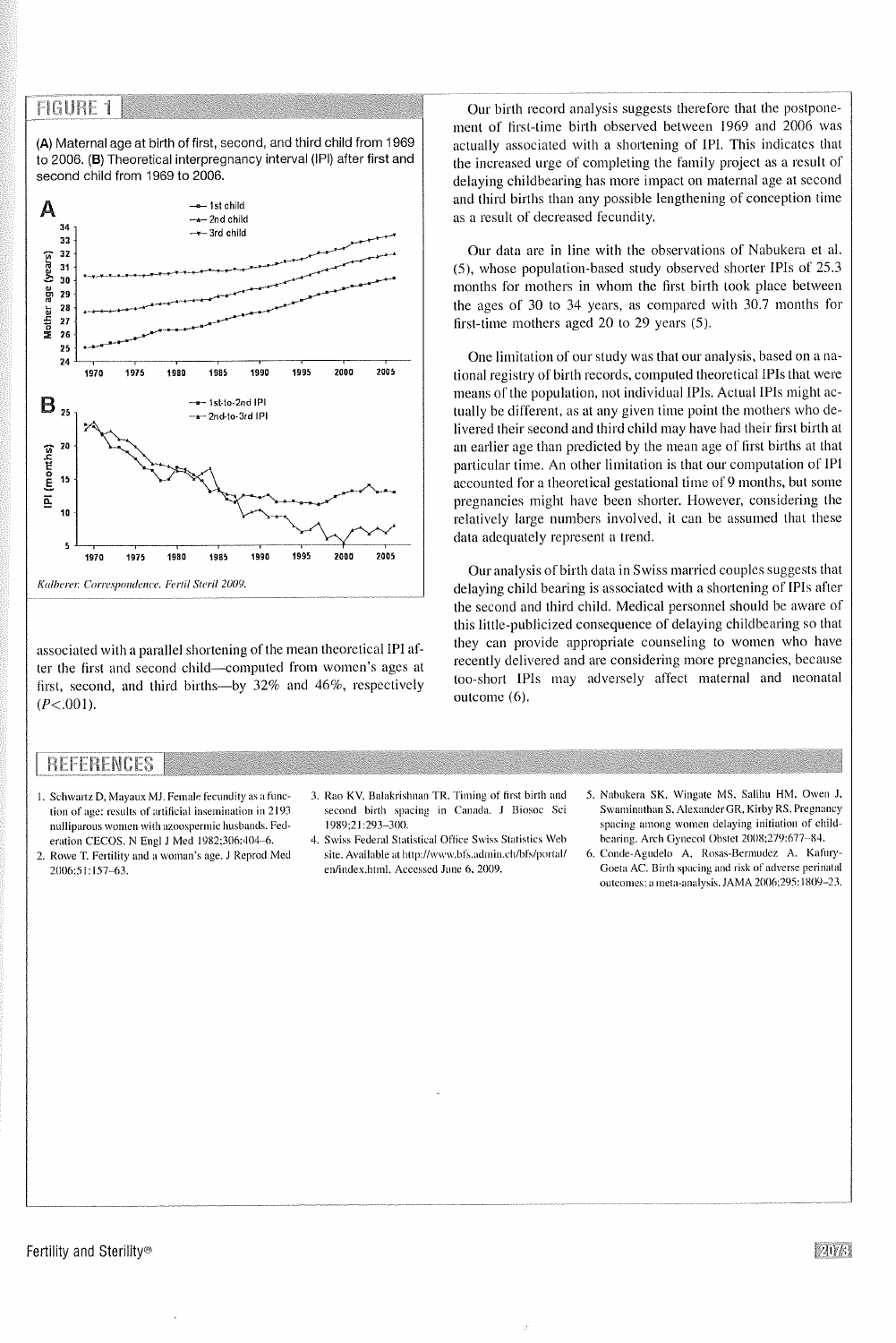# Rapport de synthèse

## Introduction

Le travail de thèse est un article publié dans le journal « Fertility & Sterility » s'intitulant « Birth records from Swiss married couples analyzed over the past 35 years reveal an aging of first-time mothers by 5.1 years while the interpregnancy interval has shortened ».

Dans ce travail nous nous référons tout d'abord aux données statistiques des trois dernières décennies. Selon ces données, le monde industrialisé a connu une augmentation graduelle de l'âge moyen auquel les femmes donnaient naissance à leurs enfants.

Ce phénomène qui touche principalement les pays industrialisés est bien connu. Toutefois, les conséquences de ce développement sur l'intervalle entre deux grossesses n'ont pas encore été étudiées.

### Outils théoriques

Pour appréhender notre problématique, nous avons émis l'hypothèse de recherche selon laquelle deux facteurs primaires influenceraient de manière opposée l'intervalle entre deux grossesses.

Il s'agit tout d'abord du facteur biologique. Celui-ci tend à augmenter l'intervalle intergestationnel, selon le lien confirmé qui existe entre l'âge maternel croissant et la diminution de la fertilité. Dans un deuxième temps, nous devons considérer le facteur social qui, l'âge avançant, tend à exercer une certaine pression sur les couples souhaitant réaliser leur projet de procréation.

## Outils pratiques : échantillon, procédés d'analyse et d'évaluation

Pour mener à bien notre étude, nous avons eu recours aux données provenant de l'Office fédéral de la statistique concernant l'âge auquel les femmes donnaient naissance. Nous avons examiné la période allant de 1969 à 2006. L'intervalle de temps choisi nous a permis de prendre en considération un total de 2'716'370 naissances. Il convient de préciser qu'il s'agit uniquement des naissances survenues chez les femmes mariées. Nous avons choisi cette approche dans le but de minimiser d'autres facteurs, tels que les séparations ou les divorces, susceptibles de prêter à confusion. L'analyse statistique a ensuite été effectuée en utilisant les logiciels Excel (pour calculer l'âge moyen des parturientes pour chaque année entre 1969 et 2006) et STATA 9.0 (pour calculer les valeurs p ou de signifiance statistique). Grâce à ce procédé, nos résultats peuvent être considérés comme significatifs comme en témoigne un « p » de <0.001. En statistique, cette valeur est considérée comme étant très significative.